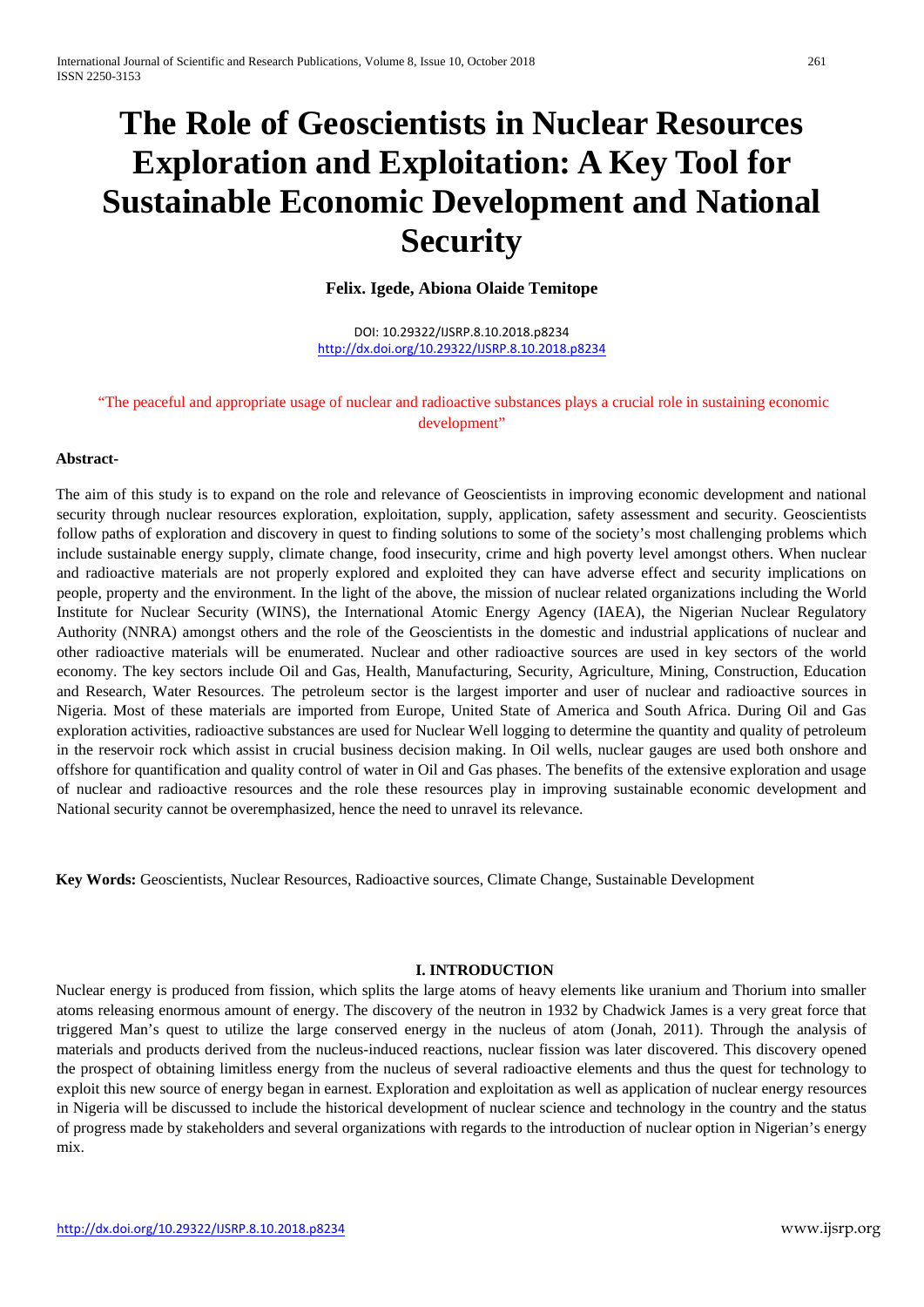

**Figure 1: Neutron with enormous energy (source -www.girlscientistmagazine.blogspot.com)**

Because of the dreadful impact of the French nuclear test on Sahara Desert region in the 1960's,

Nigeria became aware of the threat in nuclear radiation. This lead to the setting up of the Federal Radiation Panel in 1961 and the Federal Radiation Protection Service in 1964. Prior to this, Radium needles and X-ray machines have been used in medical application across the country by some hospitals. Also, the University College Hospital in Ibadan had used Cesium sources for cancer treatment (Jonah, 2011). The Nigeria Atomic Energy Commission (NAEC) as created by Act 46 of 1976 by the Federal government of Nigeria as the national focal agency charged with the responsibility for the promotion of the peaceful development of atomic energy and for all matters relating to the peaceful use of atomic energy. The Federal Government in 1978, following the enactment of NAEC act in 1976, established two University based research and training centers; Center for Energy Research and Training (CERT) at the Ahmadu Bello University, Zaria and Center for Energy Research and Development at the Obafemi Awolowo University, then University of Ife, Ile- Ife. These research centers were given the mandates to conduct research, train and develop man power in nuclear technology, engineering and sciences. In 1988, the Nuclear Technology Center (SHESTCO) at Sheda Complex in Abuja was established as the third training and research center in nuclear technology. NAEC in 2010 also created two more centers; these are Center for Nuclear Energy Studies and Center for Nuclear Energy Training and Research located at the University of Port-Harcourt and University of Maiduguri Respectively. The country's proposal is to specifically develop nuclear science and technology for application in Medicine and Human Health, Oil and Gas, Manufacturing, Defense and Security screening, Agriculture, Mining, Construction, Education and Research, Water Resources, Energy sector among others.

For proper security and safety to be ensured in the use of nuclear resources and other radioactive materials, the Nigerian Nuclear Regulatory Authority (NNRA) was established in 1995 by the Nuclear Safety and Radiation Protection Act 19 but was inaugurated in 2001. Since its inception, the NNRA has emplaced an effective regulatory framework within the context of the Act to fulfill its primary regulatory function. The NNRA also regulates the use of radioactive substances in the upstream, midstream and downstream sectors in the oil and gas which is the mainstay of the Nigerian economy. On 27 July 2008, Nigeria's President Umaru Yar'Adua urged the country to embrace and exploit the enormous energy in nuclear resources in order to meet its growing energy needs.

#### **II. THE CONTRIBUTIONS OF NUCLEAR AND RADIOACTIVE RESOURCES TO SUSTAINABLE ECONOMIC DEVELOPMENT AND NATIONAL SECURITY**

With constantly growing energy demands, it's imperative we explore nuclear as a dependable energy source. Nuclear energy should be the preferred option, as it is not intermittent and clean. Nuclear power plants require small areas of land to site, but produce much energy. The enormous benefits attached to nuclear and radioactive resources are numerous as individuals, organizations and governments have gained from it either directly or indirectly.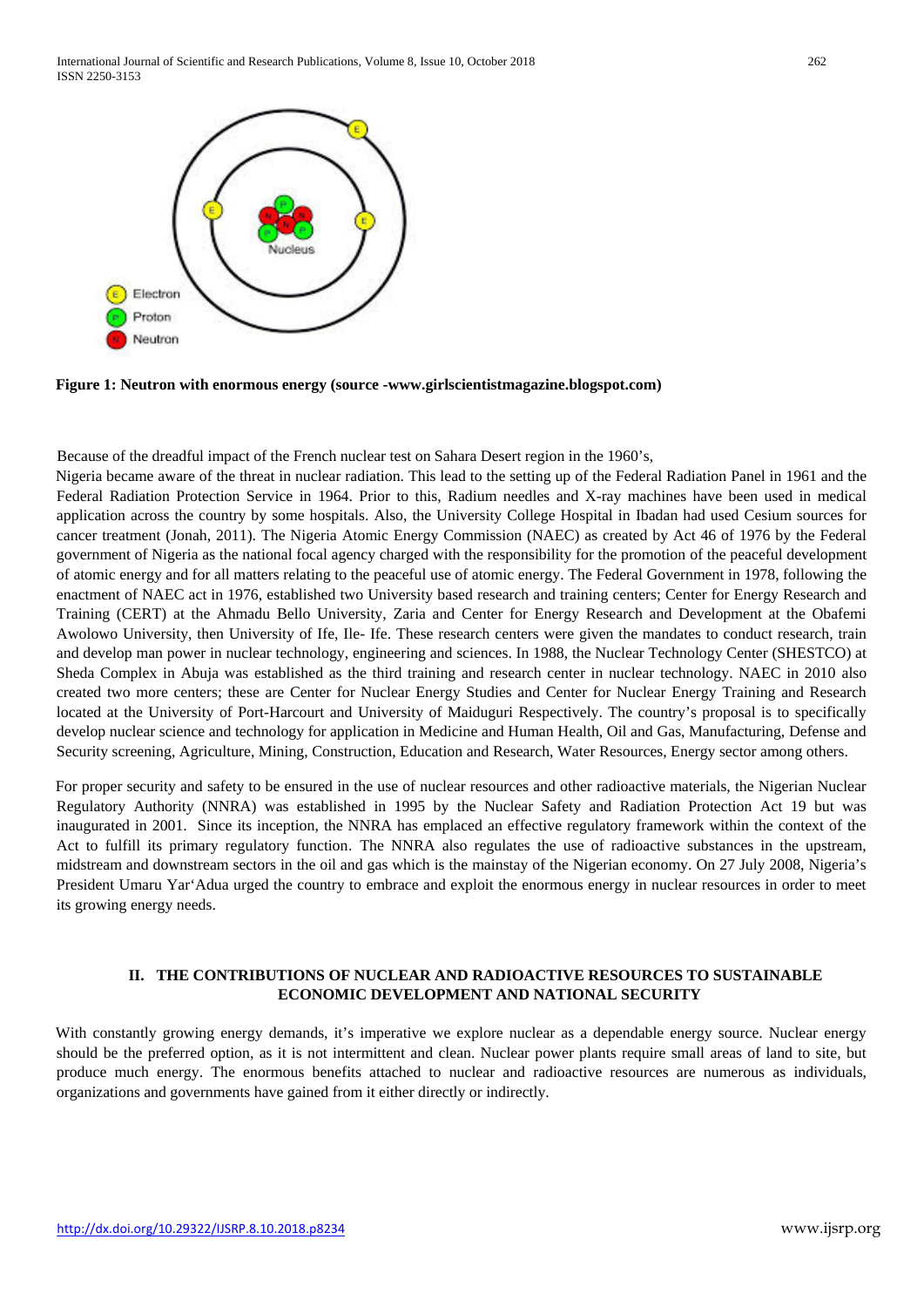

**Figure 2: Geoscientists using radiation sources in hydrocarbon exploration (source - www.geoservices.co.id/drillingservices)** 

Over the last two decades, nuclear logging has grown to become one of the most important peaceful applications of the principles of nuclear geology in the oil industry. The oil and gas industry are heavily dependent upon the use of radiation from nuclear and radioactive substances to conduct business. Of the many reasons for drilling and logging wells, hydrocarbons offer one of the most lucrative motivations. A well log is an account of the geological factors present in the hole. It analyzes test wells to determine the potential for economically viable oil deposits. Well logs feature information on the feasibility of extracting oil and gas. Geoscientists as hydrocarbon explorers wish to gain information on the quality and characteristics of the test wells.



**Figure 3: Shell deep sea oil rig (source - www.synergen.com)** 

Well Logging provides the best techniques of borehole investigation, classification and understanding as accurate analysis of the borehole determines the success of the operation. Nuclear well logging techniques are of different types with almost the same principle governing all of them. Neutron probes when lowered into the test wells constitute one technique. Neutron generators inject fast bursts of neutrons into the surrounding earth and the amount of hydrocarbons present can be determined by measuring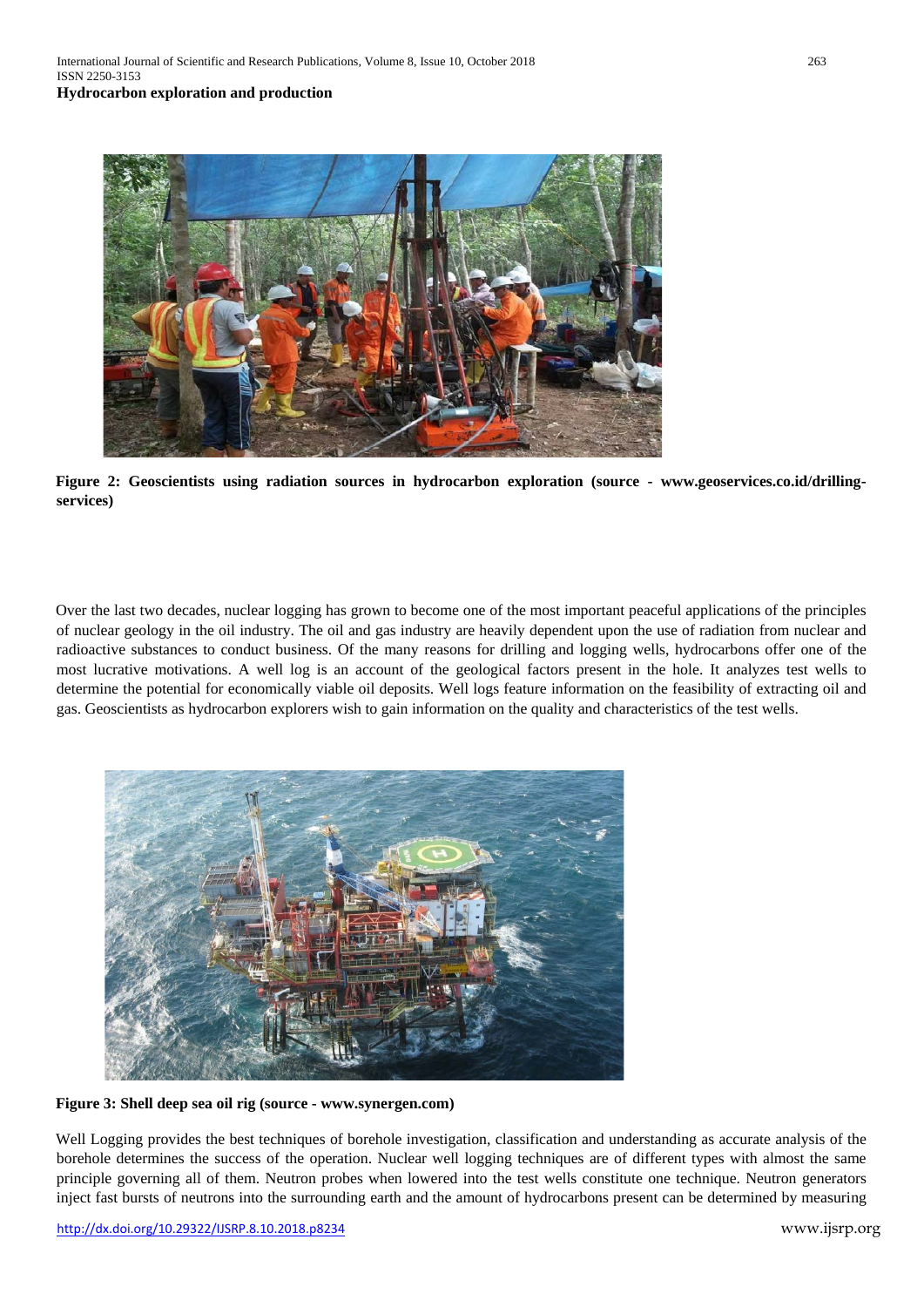the resulting slow neutrons detected at a known distance from the source (Kerr et al., 2011). Gamma ray backscattering techniques can also be employed in a similar manner. Geoscientist carryout different types of well logging using radiations from nuclear and radioactive sources to ascertain the quality and quantity of hydrocarbon that is present in a proposed field. These logs include Density logging Spectral Log, Gamma ray log, Nuclear Magnetic Resonance (NMR), Compton Scattering and so on.

Density Logging approach pays attention to rock bulk density. Density logging analyses both the minerals in the rock and the trapped hydrocarbon in the pores. Density logging mainly refers to gamma radiation logging and the way gamma waves reflect rock density.



a) (Source – Soran University, Department of petroleum engineering www.slideplayer.com)



b) (Source - [https://www.slideplayer.com\)](https://www.slideplayer.com/)

# **Figure 4: a) Density radiation logging b) results obtained**

In Compton scattering, a radioactive source shoots medium-energy gamma rays into a rock and the particles in the wave crash into the rock's electrons. The gamma radiation transfers its energy into the electrons as each successive round occurs. This causes the gamma to slow down. The level of density determines how much power the gamma loses. The source reads the rate of gamma energy loss and determines the mineral or element type based on this atomic density rate of energy transfer (Worthington et al., 2011). This will then be interpreted to give useful information on the characteristics and potentials of the reservoir.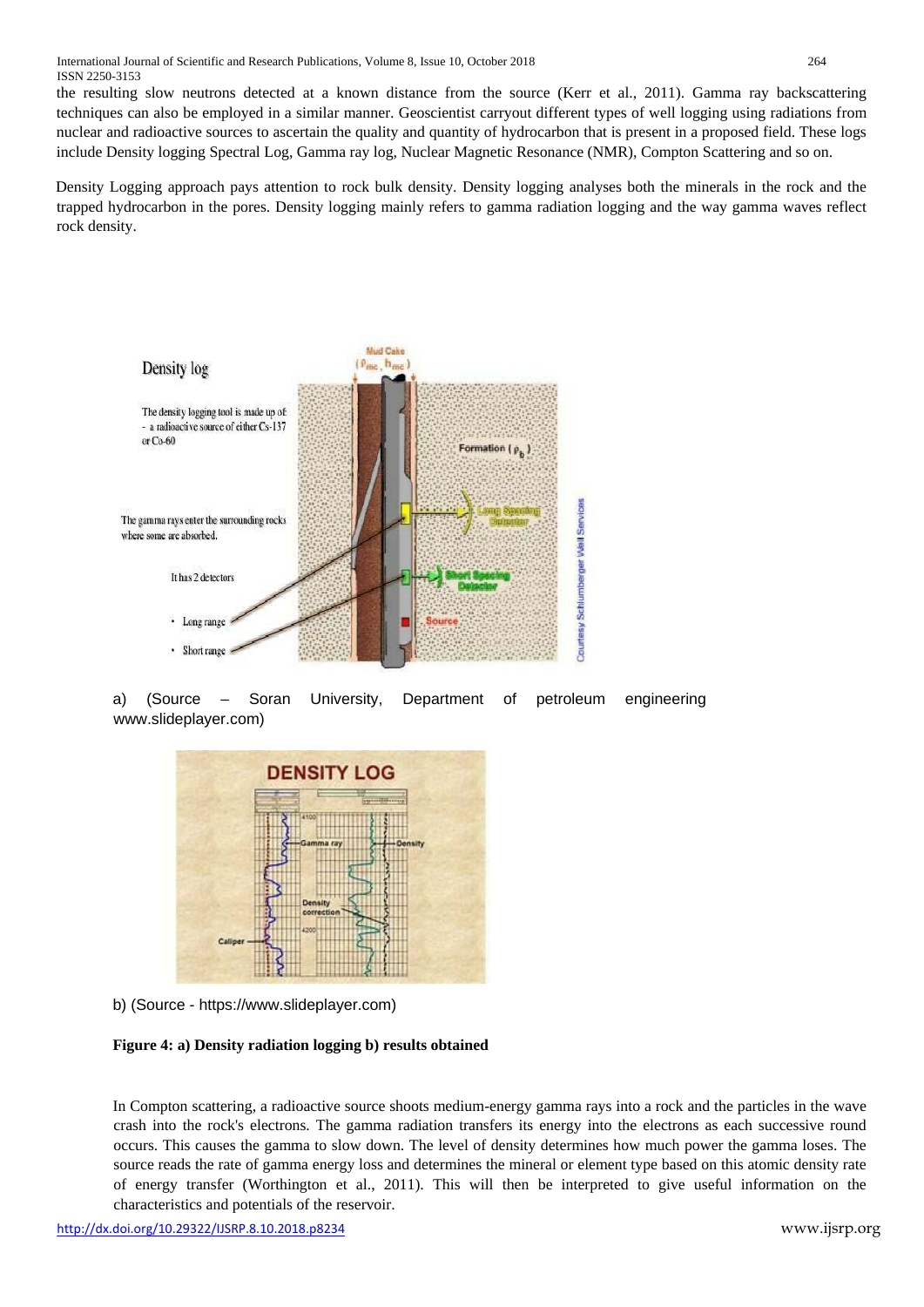Gamma ray logging uses gamma radiation as implied by them name to give read-outs on the minerals in the hole. Each type of rock substance handles gamma differently this is because each rock type emits different gamma radiation signature. Rocks like dolomite and limestone produce fewer gamma waves than other sedimentary rocks like shale. This occurs because radioactive potassium occurs at a higher rate in these minerals and thus, it implies that they handle radioactivity better than shale (Killeen, 1982). Geologists study the information of the reactions to gain knowledge of the interior rock and reservoir composition.

NMR logging is mostly used in the measurement of the porosity quality of the well to determine the porosity and permeability potentials of the reservoir rock. NMR uses a neutron source to record the presence of hydrogen in a borehole. Hydrogen atoms in boreholes often appear as hydrocarbons (Coates et al., 1999). The levels of measured hydrogen help predict the presence of these elements. NMR logging uses the same type of technique as gamma ray logging.

Efficient refinery operation is also a very important part of the oil industry. Whereas it is difficult to install and maintain diagnostic probes inside the distillation towers (due to the extreme environment), gamma probes can be easily installed on the exterior of the towers and then be moved up and down the tanks to easily record the composition of ingredients at various vertical levels. Any malfunctions within the tanks can be readily detected.

# **Agriculture:**

# "Using nuclear science and technology to feed the world"

In the agricultural sector, nuclear application relies on the use of isotopes and radiation techniques to combat pests and diseases, increase crop production, protect land and water resources, improve soil and water balance, ensure food safety, security and authenticity and increase livestock production (FAO and IAEA, 2016).

**FOOD SAFETY AND SECURITY**: it is pivotal that food as a valuable commodity should be preserved once grown and protected against contamination until consumed by an increasingly hungry world. Infestation and damage tragically prevent at least onefourth of the annual food production in the world from reaching the mouths of its citizens. The percentage of harvested seafood that never reaches the consumers is even higher—sometimes well over 50%. This is particularly the case in countries with warm and humid climates, characteristic of many of the developing nations including Nigeria (FAO, 2017).



**Figure 5: Improving crop productivity, safety and security through nuclear techniques (courtesy of FAO/IAEA)**

Food preservation methods have evolved historically from the earliest days of sun drying to salting, smoking, canning, heating, freezing and the addition of chemicals such as methyl bromide. Fortunately, food irradiation is now positioned to provide a substantially superior method. Food irradiation involves subjecting the food to carefully controlled amounts of ionizing radiation, such as beta particles or gamma rays, to break the DNA bonds of targeted pathogens. This is especially effective in destroying the reproductive cycle of bacteria and pathogens. It is important to note that the goal of food irradiation is not to eliminate biological contamination, but rather to reduce it to as low as 0.001 percent of its original value (Alan E.W, 2002). One of the prime advantages of food irradiation is that it sterilizes food without altering its form or taste.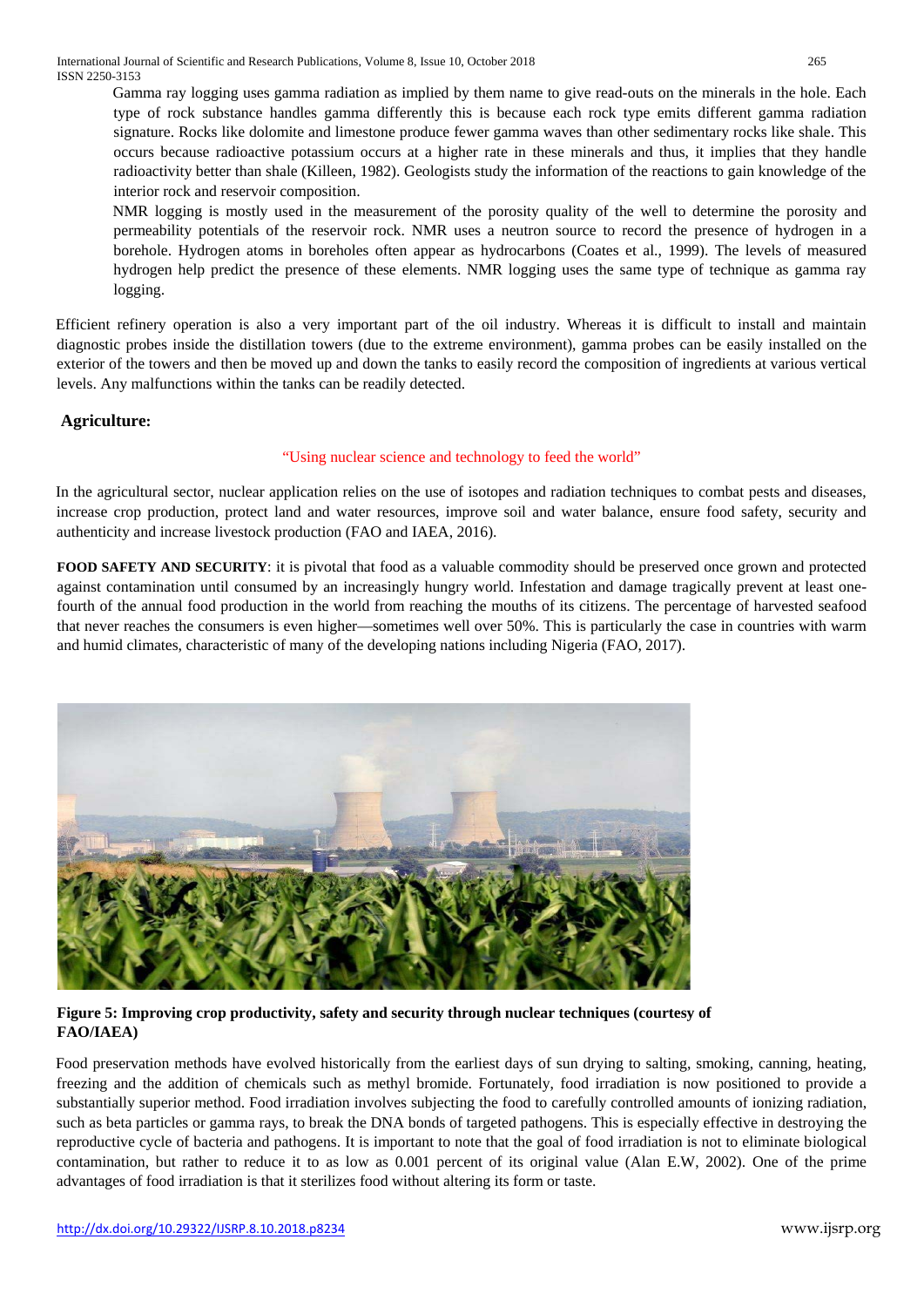International Journal of Scientific and Research Publications, Volume 8, Issue 10, October 2018 266 ISSN 2250-3153

The older methods of food processing, which rely on temperature extremes (heating or freezing), extreme drying, salting or chemical treating, often change the nature and taste of the food that is treated (Alan, 1994, 1995 and 2003).

Rice is the major source of food for over 50% of the global population and is especially important in African and Asian diet. More than 430 mutant varieties of rice have been developed, of which half were developed from gamma radiation. Because of radiation, Thailand has become the largest exporter of aromatic rice in the world. During the decade from 1989 to 1998, Thailand produced \$19.9 billion of milled rice (FAO). Wheat is the staple grain for many countries, including the United States. In Italy, the Durham wheat Creso's mutant was developed through radiation. By 1984, this mutant reached 53.3% of the Italian market—such that over 50% of the pizza consumed today in Italy is the direct result of harnessed radiation. Barley is a prime ingredient in making malt. Mutant varieties such as Diamant's and Golden Promise are two radiation products that have made a major impact to the European brewing and malting industry. This industry provided Scotland with a revenue of approximately \$417 million over the last quarter century. Both the United Kingdom and Ireland likewise make wide use of Golden Promise for their beers and whiskey (Alan, 2001).

## **Animal health and productivity:**

Livestock productivity and trans-boundary animal diseases prevention have been improved through the impact of nuclear science and technology (IAEA). Farm animals, essential for providing commodities such as milk, meat, wool, and leather, have likewise benefited from the application of radiation techniques. In many parts of the world, most of the livestock are the primary fed with native grass and rice straws which often lacks sufficient protein, energy, and minerals needed for a balanced diet.



#### **Figure 6: Healthy livestock as a result of nuclear science**

Employing tracer radioisotopes to determine the key nutritional deficiencies has been used quite effectively in many Asian countries (Alan, 2003). Radioisotopes have also been used to develop vaccinations that are effective for certain animal diseases.

#### **Nuclear medicine:**

The use of radiation in the medical and health sector can be classified broadly into 3 segments – Diagnostic and interventional practices, Nuclear medicine and Radiotherapy. The earliest use of radiation in the medical field was to employ portable x-rays sources in World War I, where such devices helped field surgeons save many lives. Radiation techniques have since then made their most significant contribution to enhance health care in the diagnosis of ailment in the field of medicine. There are countless examples in every corner of the globe where an early and exact diagnosis of an ailment could have prevented tragic results. Dental x-rays, chest x-rays, mammograms, and a plethora of other tests are in routine use today in the medical/dental professions).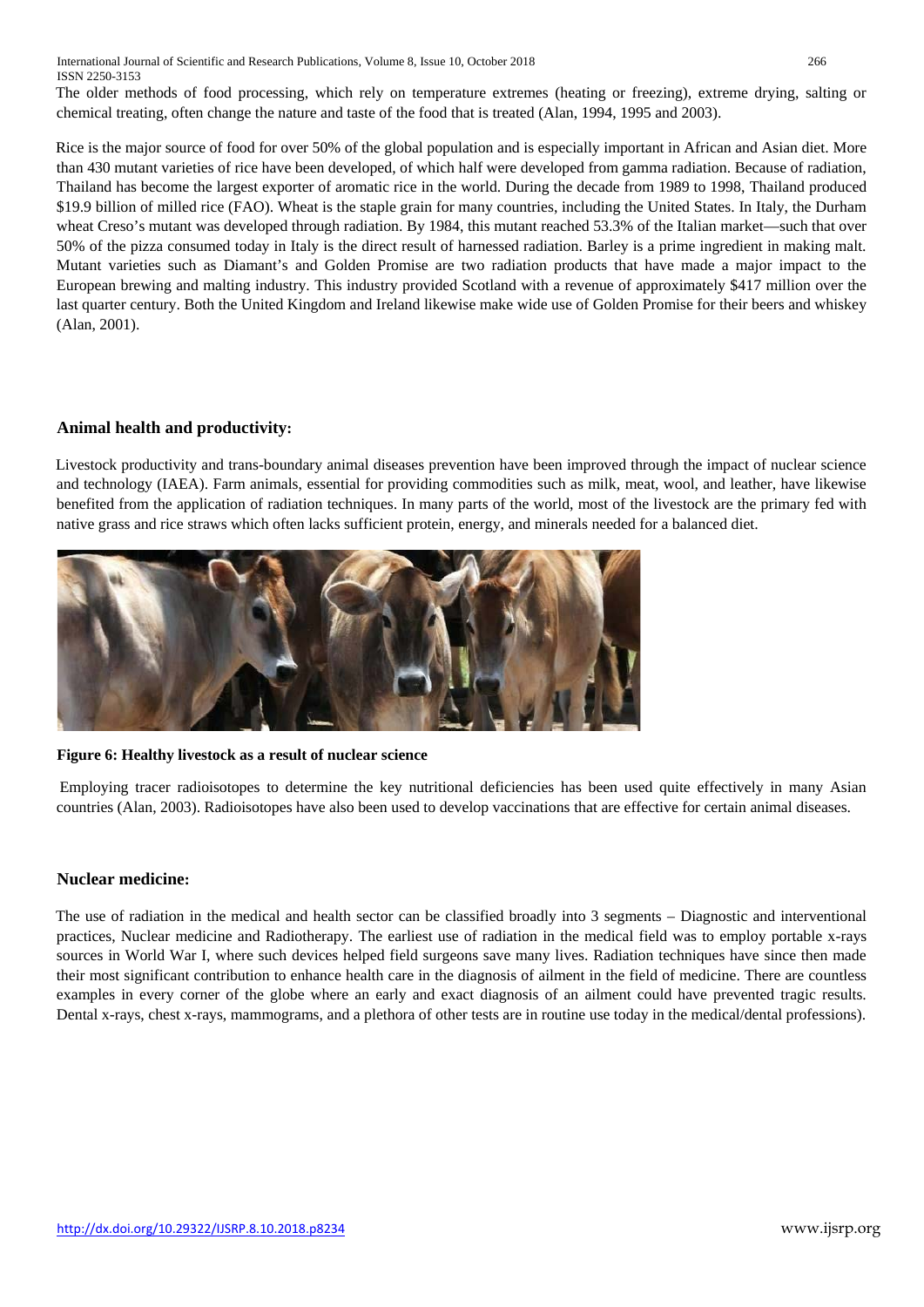

**Figure 7: Nuclear medicine; useful in diagnosis and treatment of diseases (www.mayo.edu/mayo-clinic-school-of-health...)** 

Nuclear medicine is primary used for imaging of cancers, cardiovascular organs and brain and spine scans. Radionuclide substances are usually combined with pharmaceuticals in Nuclear Medicine. Two of the most common approaches used in modern nuclear medicine diagnosis are single photon emission computed tomography (SPECT) and positron emission tomography (PET). SPECT is widely used for routine clinical work because it is relatively inexpensive and utilizes radioisotopes available from nuclear reactors. A SPECT scan integrates two technologies to view the human body: computed tomography (CT) and a radioactive material (tracer). The tracer is what allows the doctors to see how blood flows through tissues and organs (MBSMC, 2008). PET is a technique that measures physiological function by looking at blood flow, metabolism, and radiolabeled drugs. The PET system offers quantitative analyses, thus, allowing relative changes over time to be monitored as a disease process evolves or in a response to specific stimuli (USNLM, 2002). PET systems tend to be more expensive than SPECT systems, partly because of the sophistication of the counting system and partly because the radioisotopes that emit positrons typically have a very short half-life (minutes).



**Figure 8: Nuclear medicine and technology used for diagnosis and treatment of bone metastasis** 

Radiotherapy is another widespread use of radiation. Radiotherapy simply means the use of radiation for treatment and cure of ailments. This has been more effective in the treatment of cancer and cardiovascular abnormalities. Most of the current procedures utilizing radiation to kill cancer in humans are based on delivering the radiation to the patient externally.

# **III. NATIONAL SECURITY**

Nuclear and radioactive materials emit ionizing radiations from radio detectors which have played a key role in National security. Radiation from radioactive sources have been used in an increasing role for public safety, including seaport and airport screening, smoke detectors, crime solving, deterrence of terrorism at points of entry, archeology dating, precious gem embellishments, etc. Computerized tomography machines are used to scan and check luggage at airports and also to scan the contents of cargo ships in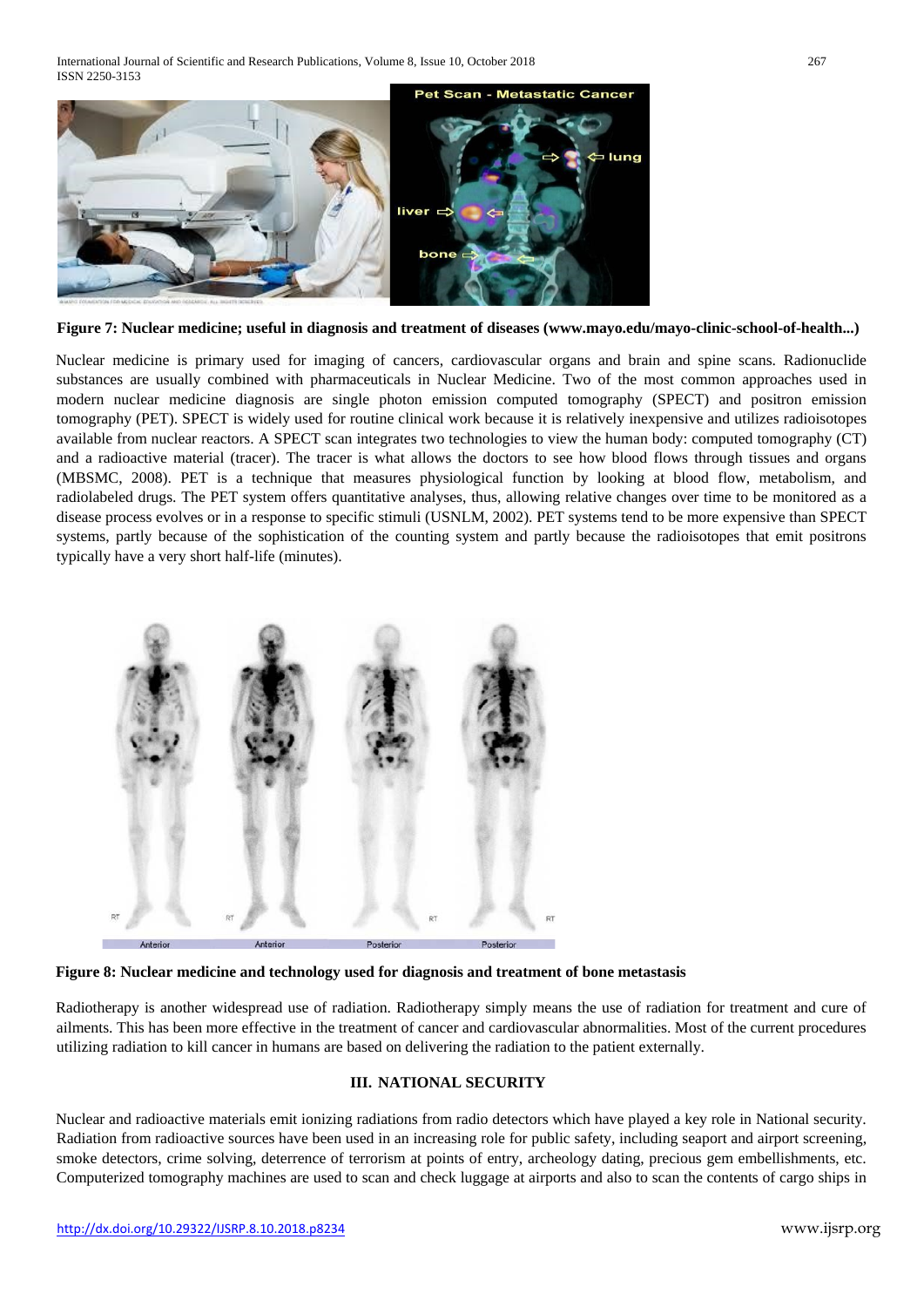seaports. The use of Am-241 in smoke detectors has undoubtedly saved thousands of lives and associated property damage due to the avoidance of fire. The list of applications of radiation to enhance our modern life style literally goes on and on (Alan, 2003).

## **IV. CONCLUSION**

We are optimistic that the world's desire to increase the current global hydrocarbon output of 92.6 million barrels per day can be achieved if radioactive sources are used in the geological and geophysical exploration and examination of new oil fields as this will provide qualitative and quantitative information than any other exploration technique. The cost of production and maintenance of refinery facilities can also be reduced if radiotracers are used in measurements of flow rates of petroleum products in pipelines and Non-Destructive Testing (NDT) services during pipeline infrastructure development and maintenance. In many nations of the world, the use of nuclear and radiation technology in agriculture, water resources, mining, construction, pest control, healthcare delivery system, material analysis amongst other sector has contributed immensely to their economic growth and development. Other countries that are yet to exploit the enormous potentials in nuclear and radioactive resources should join the train to enjoy the trend of sustainable development attached to it.

## **REFERENCES**

- 1. Nelson, S. A. (2015), Tulane University, Physical Geology "EENS 1110 Students Lecture Note on Energy Resources" pdf
- 2. Cohen, B. L. (1983), Breeder Reactors: A Renewable Energy Sourcel Am. J. Phys. pp. 51, 75
- 3. A. E. Waltar, (2003), The Medical, Agricultural, and Industrial Applications of Nuclear Technologyl. P.22, 23, 25.
- 4. Aswathanarayana, U. (1983), Principle of Nuclear Geology, pp. 6, 8, 21, 22.
- 5. Nuclear News, ―Irradiated food, good; food borne pathogens, bad. ‖ American Nuclear Society, July 2013, p. 62
- 6. M. Maluszynski, B.S, Ahloowalia, and K. Nichtertein, ―Global Impact of Mutation-Derived Varieties, Joint Techniques in Food and Agriculture, International Atomic Energy Agency, Vienna, Austria, February 2003.
- **7.** Alan E.W. (2003), The Medical, Agricultural, and Industrial Applications of Nuclear Technology, pp.26- 27
- **8.** Nigerian Nuclear Regulatory Authority "NNRA Corporate Policy and Procedure Guide" pp.23-33
- **9.** Nuclear Techniques in Animal Production and Health by Johannes Moustgaard, Institute of Physiology, Endocrinology and Blood grouping. The Royal Veterinary and Agricultural University, Copenhagen, Denmark – IAEA BULLETIN – VOL.18, SUPPLEMENT, PP.28-32.
- **10.** B. Valk, M. Towsend (2002) PET: Principle and Medical Practice edited (ISBNI-85233-485-1)
- **11.** D. Nardo "Atoms" [http://www.girlscientistmagazine.blogspot.com](http://w/)
- **12.** [http://www.nnra.gov.ng](http://www.nnra.gov.ng/)
- **13.** <https://www.inis.iaea.org/search/aspx>
- **14.** <http://www.oilscams.org/what-is-well-logging>
- **15.** [http://www.sustainabledevelopment.un.org](http://www.sustainabledevelopment.un.org/)
- **16.** [http://slidesharer.net.](http://slidesharer.net/)
- **17.** [http://www.synergen.com](http://www.synergen.com/)
- **18.** [http://www.en.wikipedia.org](http://www.en.wikipedia.org/)
- **19.** [http://www.slideplayer.com](http://www.slideplayer.com/) courtesy of Soran University, Department of petroleum engineering
- **20.** <http://www.geoservices.co.id/drilling-services>
- **21.** [http://www.onepetro.org](http://www.onepetro.org/)